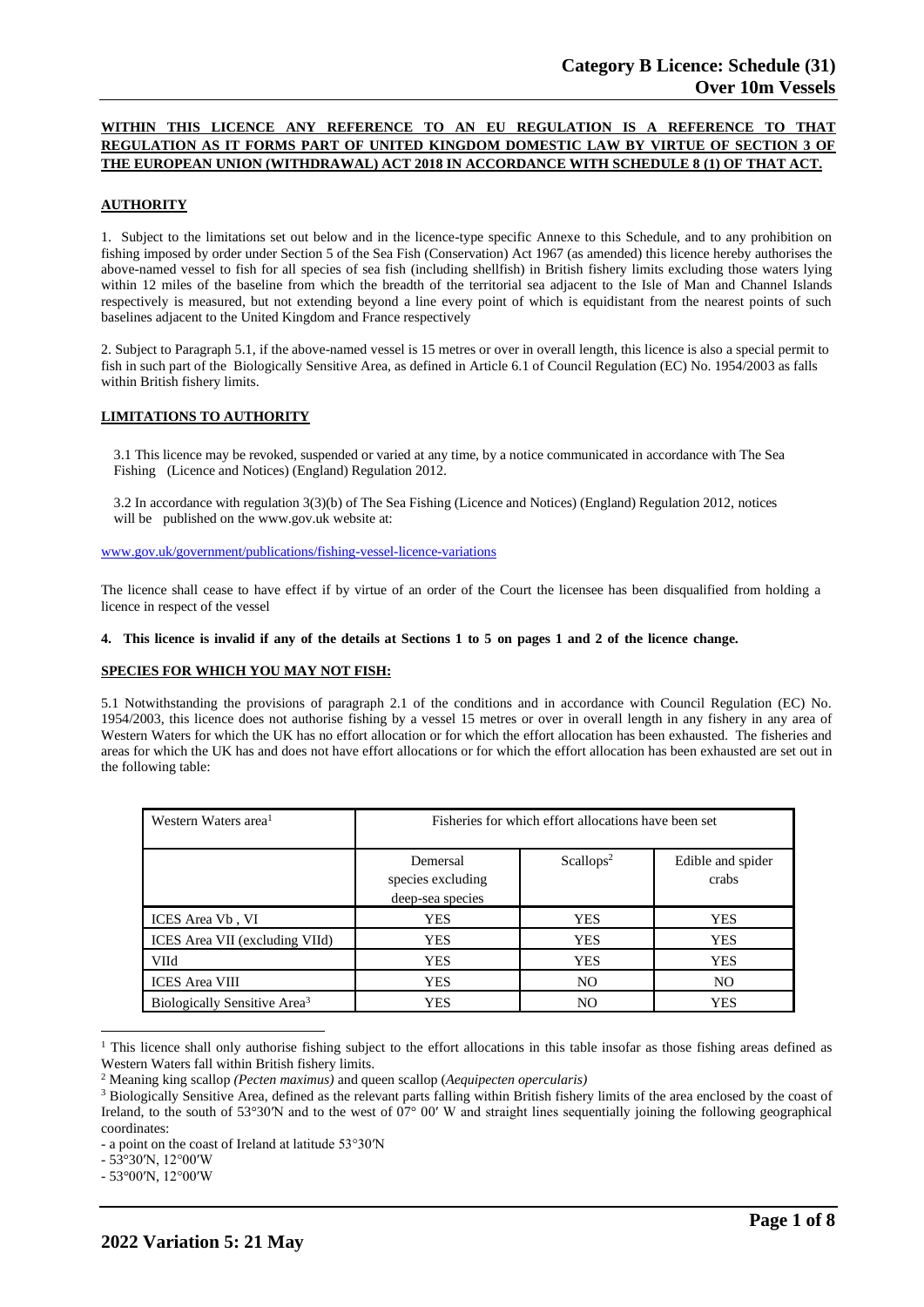5.2.1 In addition to the general constraints on effort set out in paragraph 5.1 above, vessels of 15 metres or over in overall length fishing for scallops {including both king scallops (*Pecten maximus*) and queen scallops (*Aequipecten opercularis*)} in British fisheries limits of ICES Area VII (excluding VIId,), are not authorised to be present in that Area in excess of the specified number of days during the specified period below:

| Period                                           | Number of days |
|--------------------------------------------------|----------------|
|                                                  |                |
| 00:01 hrs 01 April 2022 – 23:59 hrs 30 June 2022 | 62             |

"A day" shall be any calendar day (midnight to midnight UTC) or part thereof during which the vessel is present in ICES Area VII and absent from port. The specified number of days above is subject to any Scallop Effort Days Notice of Variation (as described in paragraph 5.2.2 below) issued to the individual licence holder in respect of the above named vessel.

Vessels that have exceeded their allocations for preceding periods will receive separate notification of any reductions that apply to their allocation of days for this period

5.2.2 A 'Scallop Effort Days Notice of Variation' is a notice which may be issued by the Marine Management Organisation to the individual licence holder of a vessel when that vessel exceeds the specified number of days in a specified period which may from time to time be set out in paragraph 5.2.1 above. The effect of a Scallop Effort Days Notice of Variation is to deduct from a particular period (as specified in the notice) a number of days equal to the number of days exceeded in the previous relevant period. The issuing of a Scallop Effort Days Notice of Variation may be in addition to or instead of any other appropriate enforcement action taken by the Marine Management Organisation.

5.3.1 In addition to the general constraints on effort set out in paragraph 5.1 above, vessels of 15 metres or over in overall length fishing for Edible Crab (*Cancer pagurus*) and Spider Crabs (*Maja squinado*) in ICES Area VII, are not authorised to be present in that Area in excess of the specified number of days during the specified period below:

| <b>Period</b>                                             | Number of days |
|-----------------------------------------------------------|----------------|
|                                                           |                |
| 00:01 hrs 1st January $2022 - 23:59$ hrs 31 December 2022 | 160            |

"A day" shall be any calendar day (midnight to midnight UTC) or part thereof during which the vessel is present in ICES Area VII and absent from port. The specified number of days above is subject to any Crab Effort Days Notice of Variation (as described in paragraph 5.3.2 below) issued to the individual licence holder in respect of the above named vessel.

Vessels that have exceeded their allocations for preceding periods will receive separate notification of any reductions that apply to their allocation of days for this period

5.3.2 A 'Crab Effort Days Notice of Variation' is a notice which may be issued by the Marine Management Organisation to the individual licence holder of a vessel when that vessel exceeds the specified number of days in a specified period which may from time to time be set out in paragraph 5.3.1 above. The effect of a Crab Effort Days Notice of Variation is to deduct from a particular period (as specified in the notice) a number of days equal to the number of days exceeded in the previous relevant period. The issuing of a Crab Effort Days Notice of Variation may be in addition to or instead of any other appropriate enforcement action taken by the Marine Management Organisation.

5.4 Notwithstanding the provisions of paragraph 2.1 of the conditions, this licence does not authorise fishing for herring within the following sea areas:

(a) in ICES Division VIIa, by any vessel whose overall length exceeds 24.4 metres, except those with a historic track record of fishing in that area for herring, or those in membership of a producer organisation managing a sectoral allocation for North Irish Sea herring.

- (b) in ICES Divisions VII e and f, by any vessel of 22 metres and over registered length.
- 5.5 This licence does not authorise fishing for queen scallops (aequipecten opercularis) in ICES area VIa and VIIa between 00:01 hours on 1st April 2022 and 23:59 hours on 30th June 2022.
- 6. Unless expressly permitted at section 3, this licence does not authorise the above named vessel to fish by the beam trawl

<sup>-</sup> 51°00′N, 11°00′W

<sup>-</sup> 49°30′N, 11°00′W

<sup>-</sup> 49°30′N, 07°00′W

<sup>-</sup> a point on the coast of Ireland at longitude 07°00′W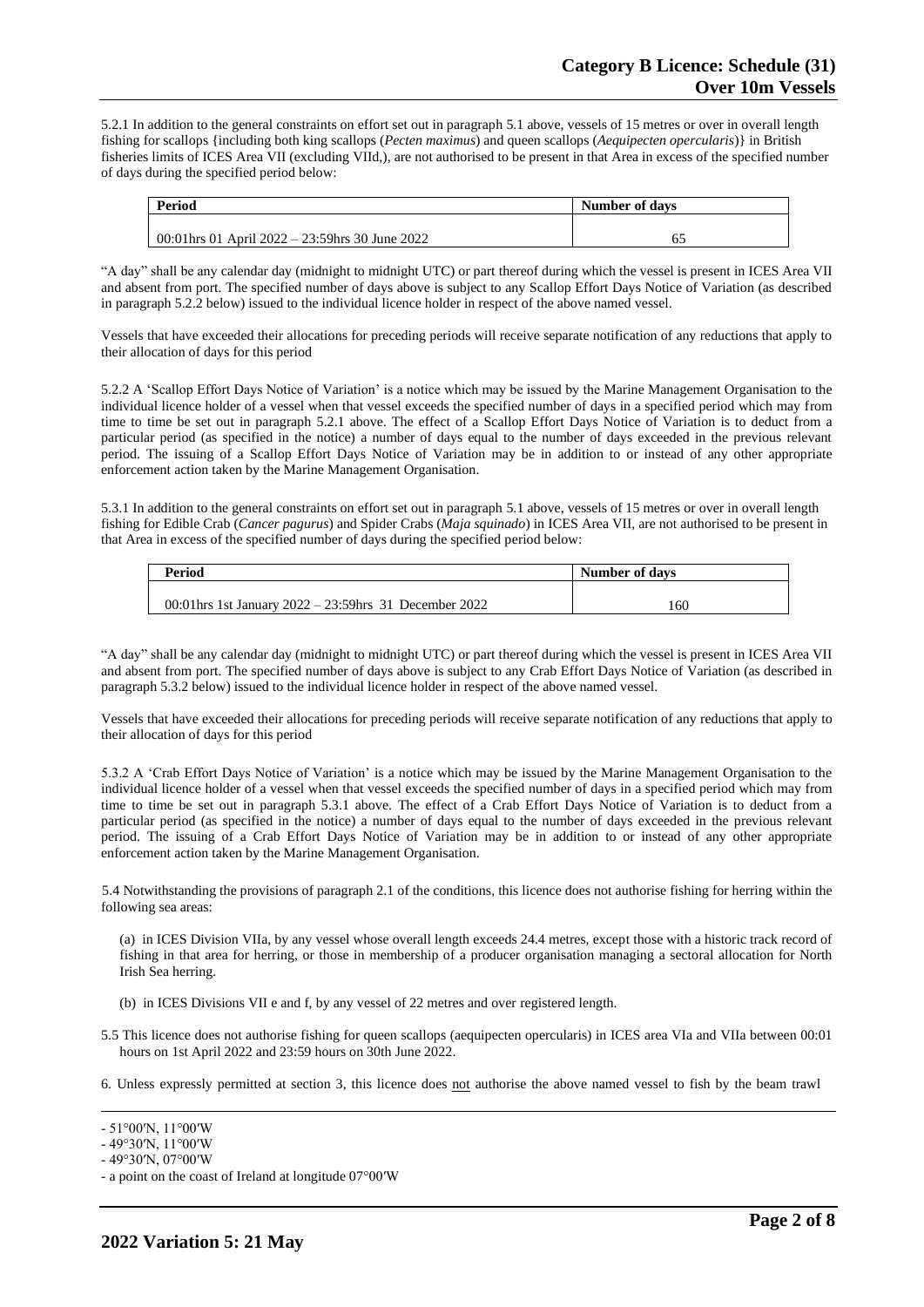method in ICES Division IIa or Sub Area IV, or to fish by the beam trawl method for anglerfish in ICES Sub Area VII, sole in ICES Division VIIa, sole or plaice in ICES Divisions VIId-g or saithe in Sub Areas VII, VIII. For the purposes of this paragraph, "beam trawl" means, in relation to fishing for whitefish, a net which is kept open by a beam or frame and which is dragged along the seabed.

7. Unless expressly permitted at section 3, this licence does not authorise the above-named vessel to fish for scallops of the species *Pecten maximus* (King Scallops) by means of mechanical dredging gear towed by the vessel.

8.1 Unless expressly permitted at section 3, this licence does not authorise the above-named vessel to fish for shellfish. However, vessels not so authorised may retain on board and land:

- (a) up to 5 lobsters or crawfish per day, caught with pots or nets; and
- (b) up to 25 crabs per day, caught with pots or nets; or
- (c) any shellfish, excluding green crabs, taken as a permitted bycatch, when fishing for other species using towed gear, up to a maximum limit of 10% by weight, of the total catch.

8.2 For the purposes of this paragraph, 'shellfish' means lobsters (*Homarus gammarus*), crawfish (*Palinuus* spp.), edible crabs (*Cancer pagurus*), velvet crabs (*Liocarcinus puber*), spider crabs (*Maia squinado*) and green crabs (*Carcinus maenus*); and 'crabs' means the four species of crabs so specified.

# **PERMITTED BYCATCHES**

9.1 This licence does not authorise fishing for mackerel and herring by the purse-seine method, or by freezer trawler. A freezer trawler or seine purser may however retain on board any herring and mackerel caught as a permitted bycatch when fishing for other species.

9.2 This licence does not authorise fishing for sword fish. However, a fishing vessel may retain on board any sword fish caught as a permitted bycatch when fishing for other species.

9.3 This licence does not authorise fishing for Albacore tuna. However, a fishing vessel may retain on board any Albacore tuna caught as a permitted bycatch when fishing for other species.

9.4 Catches of skates and rays in the North Sea (IIa and IV) shall not comprise more than 25% per trip by live weight of the total catch retained onboard for all vessels 15m and over in overall length.

9.5 Notwithstanding any quota limitation detailed in Part II of the Annex to this Schedule, the vessel to which this licence relates, may not retain on board and land Cod and Whiting, caught in ICES Divisions Vb, VI, separately in the case of Cod (whereby 2% may not be exceeded separately in the ICES Divisions VIa; British fishery limits of Vb east of 12° 00′ W and 0.5% may not be exceeded in the ICES division VIb; British Fishery Limits of Vb west of 12° 00′ W) and 20% in the case of Whiting by live weight of the total catch retained on board the vessel during each fishing trip.

9.6 This licence does not authorise fishing for undulate ray (*Raja undulata*). However, between the hours of 00:01 on 1 st January and 23:59 on 30<sup>th</sup> April; and 00:01 on 1<sup>st</sup> September and 23:59 on 31<sup>st</sup> December each calendar year a fishing vessel may retain on board and land any undulate ray caught in ICES area VIId and VIIe as a bycatch when fishing for other species provided that the following conditions are met:

- (a) In VIId only: No more than 100 kilogrammes of undulate ray in live weight may be retained on board or landed per fishing trip,
- (b) In VIIe only: No more than 100 kilogrammes of undulate ray in live weight may be retained on board or landed per fishing trip

In Both VIId and VIIe:

- (c) In cases where it is not subject to the landing obligation set out in article 15 of Regulation (EU) 1380/2013, no undulate ray which measures less than 78 centimetres when measured from the tip of the snout to the tip of the tail shall be retained on board or landed,
- (d) In cases where it is not subject to the landing obligation set out in article 15 of Regulation (EU) 1380/2013, no undulate ray which measures more than 97 centimetres when measured from the tip of the snout to the tip of the tail shall be retained on board or landed,
- (e) No undulate ray may be transhipped,
- (f) Undulate ray may only be retained on board or landed whole or gutted.

# **BY-CATCHES OF BLUEFIN TUNA (***THUNNUS THYNNUS***)**

10.1 The vessel is prohibited from targeting bluefin tuna.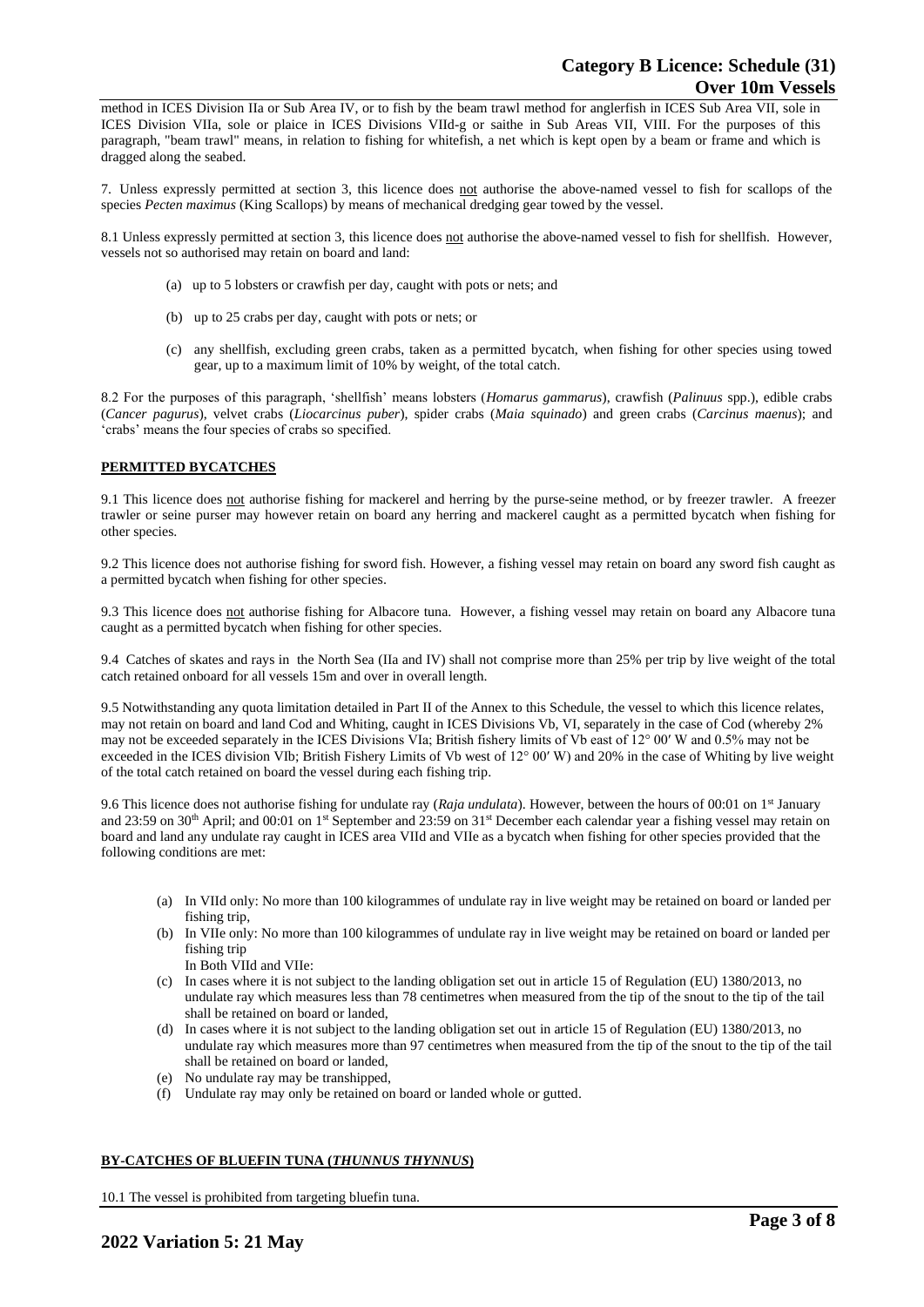10.2 Notwithstanding the provision in condition 10.1 above, incidental by-catches of bluefin tuna may be landed, subject to the conditions below.

10.3 Incidental by-catches may only be offered for sale when caught using one of the following gears:

- demersal trawls;
- pelagic trawls;
- seine nets:
- ring nets;
- fixed nets.

10.4 Any bluefin tuna below the minimum conservation reference size must not be retained on board and instead must be returned, where possible unharmed, to the sea.

10.5 The vessel is limited to a by-catch of one bluefin tuna per fishing trip which may, subject to these conditions, be retained on board, landed and sold.

10.6 Permitted by-catches of bluefin tuna may only be sold to authorised registered merchants, further guidance can be found at bluefin tuna in the UK - [GOV.UK \(www.gov.uk\).](https://www.gov.uk/guidance/bluefin-tuna-in-the-uk) A list of registered merchants can be found [here.](https://www.gov.uk/government/publications/bluefin-tuna-traders/registered-bluefin-tuna-traders)

10.7 Where the vessel encounters by-catches of bluefin tuna in excess of one fish in a single trip, and where that fish is not able to be returned to the sea alive and unharmed, these fish must be retained on board, must be landed and must be made available for scientific research purposes or destroyed as directed by the MMO or the UK Fisheries Monitoring Centre (UKFMC).

10.8 Any catches of bluefin tuna retained on board may only be landed to [a UK designated port.](https://www.gov.uk/government/publications/designated-ports/designated-ports-for-uk-flagged-vessels-landing-bluefin-tuna)

10.9 Any catches of bluefin tuna retained on board must be reported no less than four hours before the estimated time of landing. In circumstances where it is not possible to report no less than four hours before the estimated time of landing, the master must report as soon as reasonably practicable and may not land the catch until prior authorisation has been granted. Reports must be made as follows:

10.9.1 In the case of reporting between the hours of GMT 0800 hrs and 2000 hrs on Monday to Friday report to the MMO Single Liaison Office (UKSLO) on 0330 041 6585 o[r ukiuuslo@marinemanagement.org.uk](mailto:ukiuuslo@marinemanagement.org.uk)

10.9.2 In the case of reporting between GMT 2000 hrs and 0800 hrs or at any time on Saturdays and Sundays report to the UKFMC on 0131 244 2286 o[r UKFMC@gov.scot](mailto:UKFMC@gov.scot)

10.10 Landing reports in accordance with condition 10.9 above must include the following catch details:

- weight of each individual bluefin tuna retained onboard;
- total weight of bluefin tuna retained on board;
- number of individual bluefin tuna;
- the vessels identification details (including: name, PLN, IMO number where applicable);
- the intended port of landing:
- the estimated time of landing;
- the identity of the intended merchant if a commercial sale of a single bluefin tuna is intended;
- an email address for which the vessel or its owners can receive an electronic bluefin tuna catch document.

11. This licence does not authorise fishing for tuna by the drift net method.

#### **FISHING RESTRICTIONS FOR BASS**

12.1 This licence does not authorise fishing for, retaining on board, relocating, transhipping or landing European seabass (Dicentrarchus labrax) in ICES divisions 4b and 4c, and in ICES subarea 7.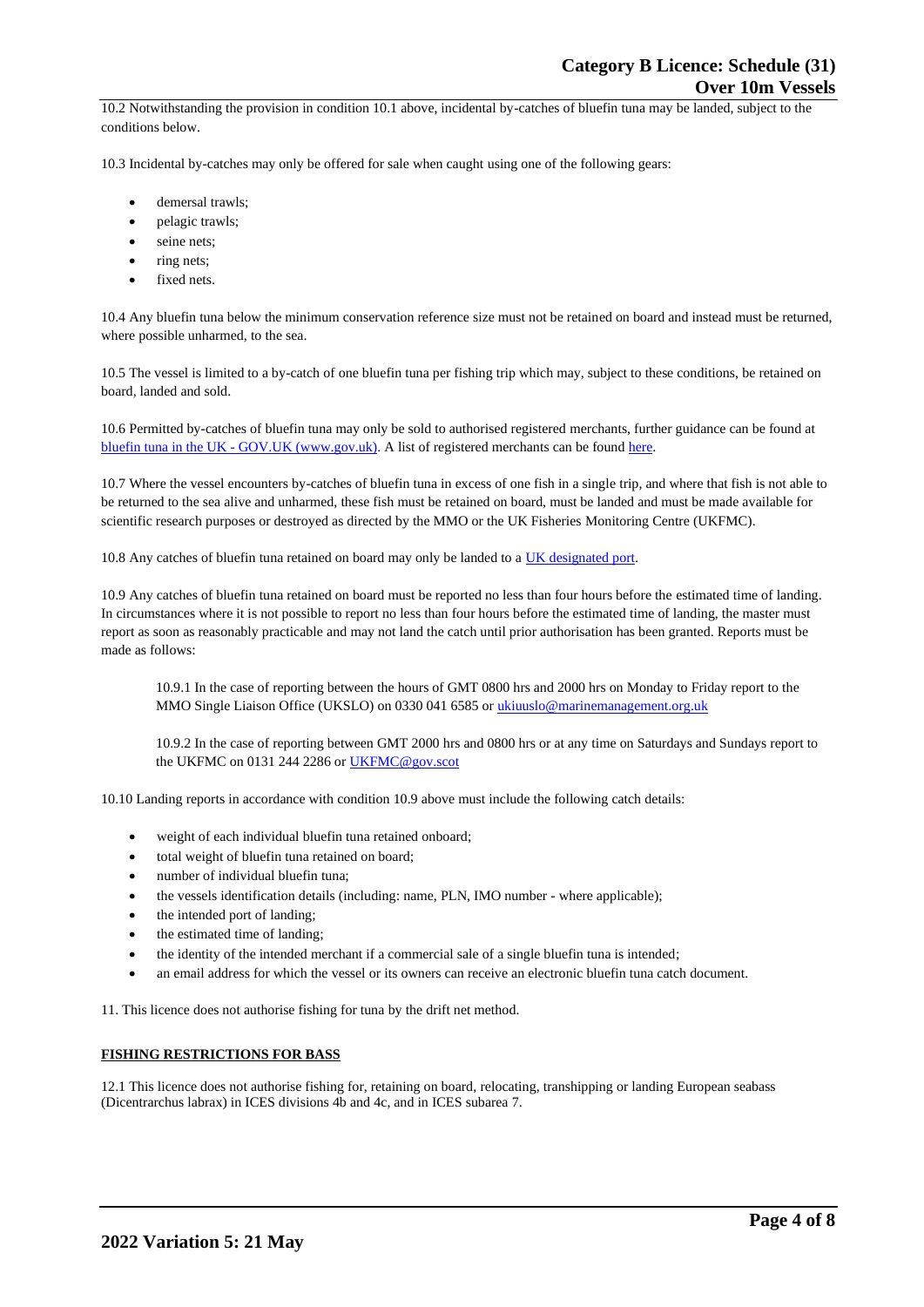12.2 Condition 12.1 above does not apply in ICES divisions 4b, 4c, 7d, 7e, 7f and 7h and in waters within the territorial sea of the United Kingdom in ICES divisions 7a and 7g between 00:00 on 1<sup>st</sup> January and 23.59 on 31<sup>st</sup> January and between 00:00 on 1<sup>st</sup> April and 23:59 on  $31^{st}$  December to a vessel using demersal trawls<sup>4</sup> or seines<sup>5</sup>.

12.3 Condition 12.1 above does not apply in ICES divisions 4b, 4c, 7d, 7e, 7f and 7h and in waters within the territorial sea of the United Kingdom in ICES divisions 7a and 7g between 00:00 on 1<sup>st</sup> January and 23:59 on 31<sup>st</sup> January and between 00:00 on 1<sup>st</sup> April and 23:59 on 31<sup>st</sup> December to a vessel which had been authorised in writing by the Marine Management Organisation to fish with a permitted gear.

12.4 For the purposes of conditions 12.1 and 12.2, a permitted gear means one of the following gear types:

- a. hooks and lines<sup>6</sup>,
- b. fixed gillnets<sup>7</sup>.

12.5 For vessels using demersal trawls and seines the vessel may only retain on board:

- a. unavoidable by-catches of sea bass that do not exceed 5% of the weight of the total catches of marine organisms on board during any single fishing trip, and
- b. no more than 760 kilogrammes of sea bass in any two consecutive months.

12.6 For vessels which have been authorised to fish using hooks and lines, the vessel may only retain on board or land sea bass which does not exceed in total 5.95 tonnes per calendar year.

12.7 For vessels which have been authorised to fish using fixed gillnets, the vessel may only retain on board bycatches of sea bass not exceeding 1.5 tonnes per calendar year.

12.8 A vessel authorised to fish for sea bass using more than one of the gear types set out in condition 12.2 and 12.3 may not retain on board sea bass if more than one of the gear types is present on board the vessel during any single fishing trip.

12.9 A vessel fishing with gear specified in condition 12.2 and/ or authorised to fish using one or more of the gear types set out in condition 12.4 and which uses more than one of those gear types in a single calendar month will be required to adhere to the lowest of the relevant catch limits set out in conditions 12.5, 12.6, and 12.7 above which apply to the gear types that the vessel has used.

# **FARNE DEEPS FISHING RESTRICTIONS**

13.1 Subject to the exemptions below, vessels deploying demersal trawls and seines (with the exception of beam trawls) are prohibited from fishing in the Farne Deeps.

13.2 The prohibition in condition 13.1 shall not apply to vessels with an engine power of 350 kw or less deploying a single-rig demersal trawl or seine within 12 nautical miles of the baselines from which the breadth of the territorial sea is measured and:

- a. of which the mesh size of the cod-end and any extension piece is 90 mm or greater and is constructed wholly or in part of a single twine having a thickness of 5mm or less and of which the foot rope (as would be viewed from above whilst the gear is deployed) is comprised of a single curved line only, or
- b. of which the mesh size of the cod-end and any extension piece is 100mm or greater and is constructed wholly or in part of a multiple twine of which no twine is of a thickness greater than 5 mm and of which the foot rope (as would be viewed from above whilst the gear is deployed) is comprised of a single curved line only and which is deployed only between 00:00hrs on 15th May and 23:59 hrs on 15th September, or
- c. of which the mesh size of the cod-end and any extension piece is 120 mm or greater and is constructed wholly or in part of a multiple twine of which no twine is of a thickness greater than 5 mm and of which the foot rope (as would be viewed from above whilst the gear is deployed) is comprised of a single curved line only.

13.3 The prohibition in condition 13.1 shall not apply to vessels deploying single-rig or twin-rig demersal trawls or seines outside 12 nautical miles of the baselines from which the breadth of the territorial sea is measured and:

a. of which the mesh size of the cod-end and any extension piece is 90 mm or greater in respect of single rigged vessels and is constructed wholly or in part of a single twine of 5 mm or less, or

<sup>4</sup> All types of demersal trawls (OTB, OTT, PTB, TBB, TBN, TBS and TB).

<sup>5</sup> All types of seines (SSC, SDN, SPR, SV, SB and SX).

<sup>6</sup> All long lines or pole and line or rod and line fisheries (LHP, LHM, LLD, LL, LTL, LX and LLS).

<sup>&</sup>lt;sup>7</sup> All fixed gillnets and traps (GTR, GNS, FYK, FPN and FIX)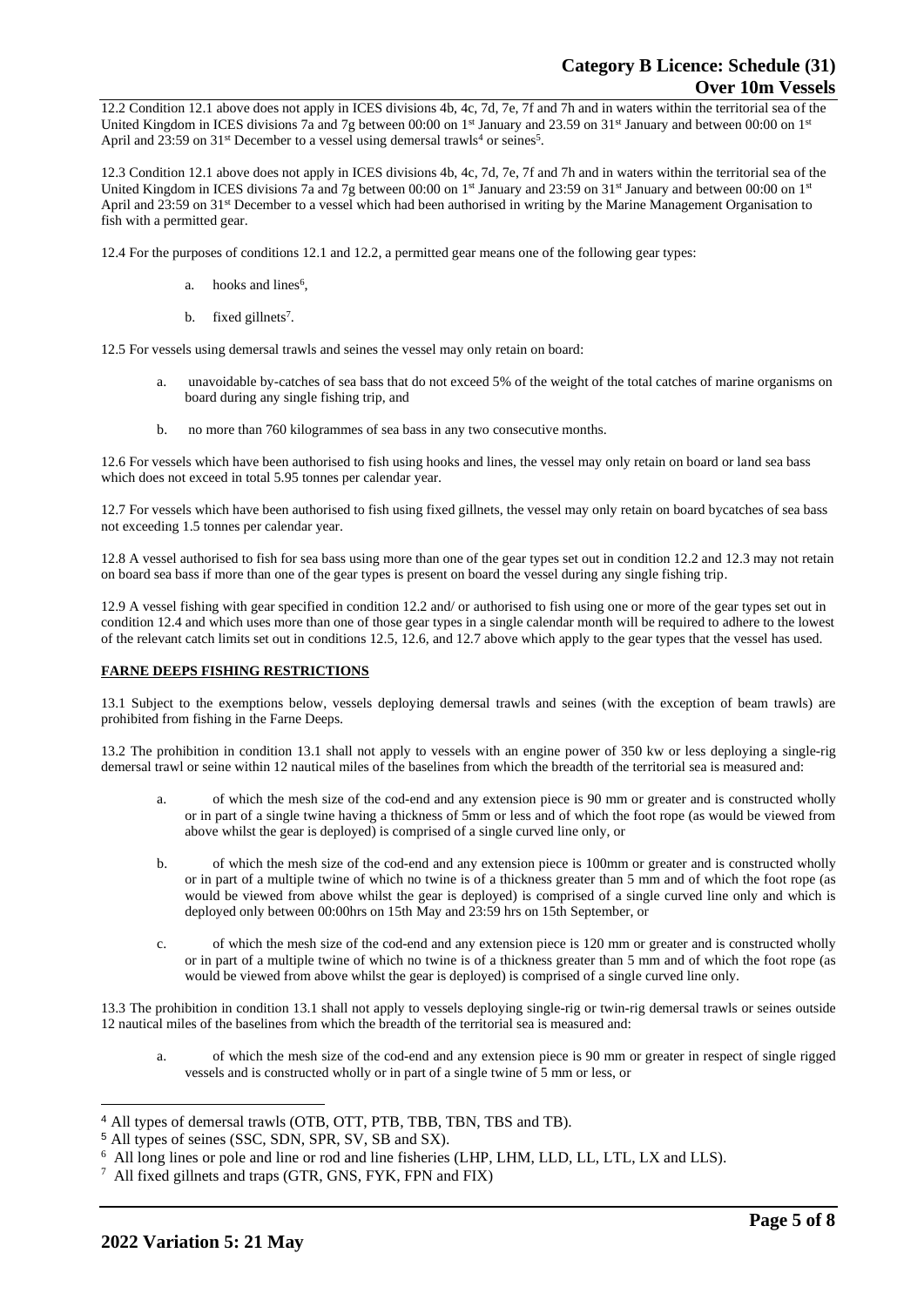- b. of which the mesh size of the cod-end and any extension piece is 100mm or greater and is constructed wholly or in part of a multiple twine of which no twine is of a thickness greater than 5 mm and which is deployed only between 00:00hrs on 15th May and 23:59 hrs on 15th September, or
- c. of which the mesh size of the cod-end and any extension piece is 95 mm or greater in respect of twin rigged vessels, and is constructed wholly or in part of a single twine of 5 mm or less, or
- d. of which the mesh size of the cod-end and any extension piece is 120 mm or greater and is constructed wholly or in part of a multiple twine of which no twine is of a thickness greater than 5 mm.

13.4 Vessels fishing in accordance with the prohibitions in 13.2 and 13.3 above are not permitted to deploy demersal trawls or seines with more than one cod-end per rig.

13.5 For the purposes of the prohibitions above "Farne Deeps" shall consist of all waters within the following ICES statistical rectangles:

- 38E8,
- 38E9,
- 39E8,
- 39E9,
- 40E8,
- 40E9.

# **SOUTH DEVON INSHORE FISHING GROUNDS**

14.1 Subject to the exceptions set out in sub-paragraph 14.3 below, no trawling or dredging shall take place in the areas and zones covered by the crabbing chart titled "South Devon Trawling and Crabbing Chart" operational from 1<sup>st</sup> January each year.

14.2 No fishing boat shall carry a scallop dredge or beam trawl in any part of the specified areas or zones unless every part of any dredge or beam trawl is totally inboard the boat.

14.3 Trawling or dredging may take place as follows:

a) anywhere by vessels fishing with pelagic trawls;

b) in those areas and zones on the chart in which trawling is permitted and during those periods specified in the schedule accompanying the chart;

c) in the area between Berry Head and Mewstone, east of the River Dart, enclosed by straight lines sequentially joining the following geographical co-ordinates:

| 50°20.30'N, 003°32.10'W |
|-------------------------|
| 50°19.50'N, 003°30.20'W |
| 50°20.40'N, 003°27.85'W |
| 50°24.00'N, 003°28.95'W |

by vessels using trawl nets, provided such vessels have an engine power of no more than 100kW, or by vessels using scallop dredges, provided such vessels have an engine power of no more than 100kW and use no more than two tow bars, and that any tow bar used does not exceed 2.6m in total length, and that there are no more than three dredges attached to each tow bar; and

d) in the area seaward of a line drawn from Splat Point to Limebury Point to the southern limit of a line drawn from Bolt Head to Garra Sands, and in the area landward of a line drawn from Greystone Ledge to Gregory Rocks, by vessels fishing for sandeels, with trawl or seine nets of a mesh size less than 16mm provided such vessels have an engine power of no more than 100kW..

14.4 Copies of the crabbing chart and the full list of co-ordinates and seasonal restrictions are available from any Marine Management Organisation office and on the MMO website. This information is also held at the offices of the Devon and Severn Inshore Fisheries and Conservation Authority (IFCA), the South Western Fish Producer Organisation Limited and the South Devon and Channel Shell Fishermen's Association.

#### **MULL BOX**

15.1 The vessel to which this licence relates is prohibited, at all times, from fishing with a trawl or dredge (including a suction dredge) in that area off the Treshnish Isles, being the area of waters bounded by the following coordinates:

56° 37.460'N 006° 19.830'W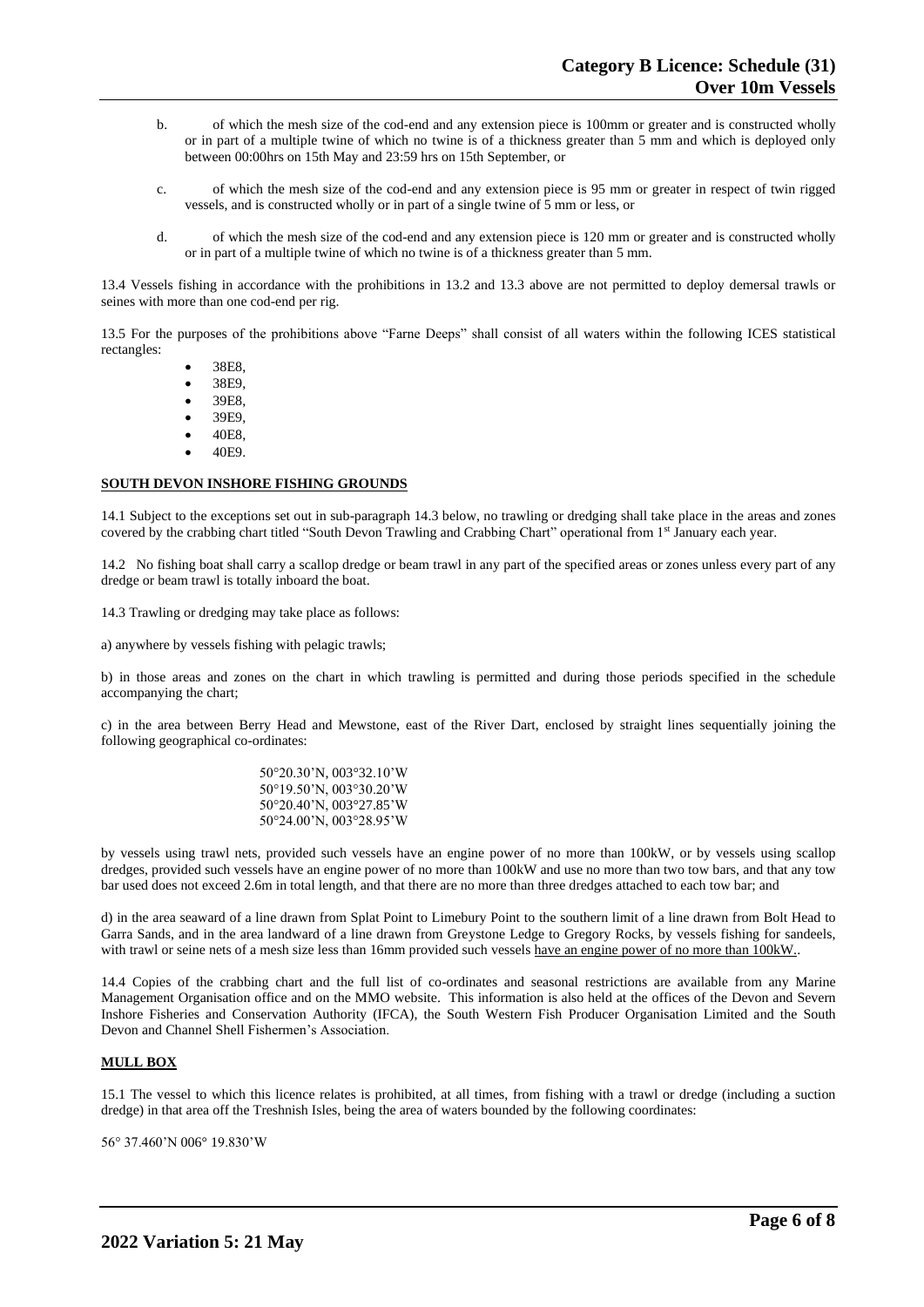56° 35.620'N 006° 24.500'W 56° 28.850'N 006° 34.330'W 56° 28.680'N 006° 28.170'W<sup>8</sup>

15.2 Should the vessel be present in the area during this period all fishing gear which may be used for catching scallops must be lashed and stowed in accordance with Article 47 of Council Regulation (EC) 1224/2009.

# **CATCH RESTRICTIONS AND QUOTA LIMITATIONS**

16. The Authority of this licence is subject to the quota limitations as set out in Part II of the Annexe to this Schedule. All quantitative limitations are in live weight and relate to the maximum amount that may be caught and retained on board, landed or trans-shipped per calendar month unless otherwise stated. Where weekly catch limits are set, a "week" means 00:01 hours on any Sunday until 23:59 hours on the following Saturday. The quota limitations set out in Part II of the Annexe to this Schedule apply concurrently with, and not in addition to, any other quota limitations for the time being in force which have been imposed by any licence issued by a UK fisheries administration authorising the vessel to fish in waters outside British fishery limits.

### **PAIR TRAWLING**

17. When the vessel pair fishes with another vessel, the quantities of sea fish attributable to each vessel will be the quantities on board and landed by that vessel.

# **OTHER PROVISIONS**

18. The vessel to which this licence relates may fish for, land and retain on board the additional quantities of mackerel caught in ICES area VIId using handline gears set out in the annexe to this licence only if it has been authorised in writing by the MMO.

# **OUTER HEBRIDES INSHORE FISHERIES PILOT**

19.1 From 00:00 on  $5<sup>th</sup>$  November 2020 until  $4<sup>th</sup>$  October 2022, the vessel to which this licence relates may not fish using creels<sup>9</sup> within the "Outer Hebrides Pilot Project Area"; save for where a letter of derogation (**"Letter of Derogation"**) has been granted to the licence holder of the vessel by the Scottish Ministers and subject always to condition 19.2. The **Outer Hebrides Pilot Project**  Area is the geographical area which forms part of the Scottish marine region for the Outer Hebrides<sup>10</sup>, bounded in the north by a line at 58°N heading due east from the Isle of Lewis near Sidhean Geodh' a' Chudaig; bounded on the south by a line at 56° 43.870' N; and bounded on the west by the Barra Head (Berneray) to Harris Protected Area<sup>11</sup> and shown outlined on this [map](https://www.gov.scot/publications/outer-hebrides-inshore-fisheries-pilot-area) (but which map is demonstrative only).

19.2 Where a Letter of Derogation is granted in terms of condition 19.1, above, the following conditions shall apply:

a. The maximum number of creels which may be set on the seabed at any one time by the vessel in the Outer Hebrides Pilot Project Area shall be limited in accordance with the overall length of the said vessel as follows:

| <b>Overall length of vessel</b> | <b>Maximum number of creels</b> |
|---------------------------------|---------------------------------|
| $<8$ metres                     | 800                             |
| 8 -10 metres                    | .200                            |
| $>10 - 12$ metres               | 1.500                           |
| $>12$ metres                    | . 800                           |

- b. The soak time of each individual creel set on the seabed from the vessel in the Outer Hebrides Pilot Project Area, shall be limited to a maximum of 3 weeks from time the said creel is set on the seabed;
- c. Marine Scotland may, at their discretion, require remote electronic monitoring (**"REM"**) equipment to be installed in the vessel; and

The Letter of Derogation granted in terms of condition 19.1 must be retained aboard the vessel at all times to be made available for inspection on request by a British Sea Fishery Officer<sup>12</sup>.

#### **NORTH SEA COD AVOIDANCE PLAN**

<sup>8</sup> All co-ordinates are on WGS84 datum and are accurate at a scale of 1:10,000.

<sup>&</sup>lt;sup>9</sup> All references to "creel(s)" in conditions 19.1 and 19.2 have the meaning given in article 2 of the Marking of Creels (Scotland) Order 2020, SSI 2020 No 168.

<sup>&</sup>lt;sup>10</sup> The Scottish Marine Regions Order 2015, SSI 2015 No. 193

<sup>&</sup>lt;sup>11</sup> The Inshore Fishing (Prohibition of Fishing and Fishing Methods) (Outer Hebrides) Order 2017, SSI 2017 No. 48

<sup>&</sup>lt;sup>12</sup> "British Sea Fishery Officer" has the meaning given by section 7 of the Sea Fisheries Act 1968 (c.77).